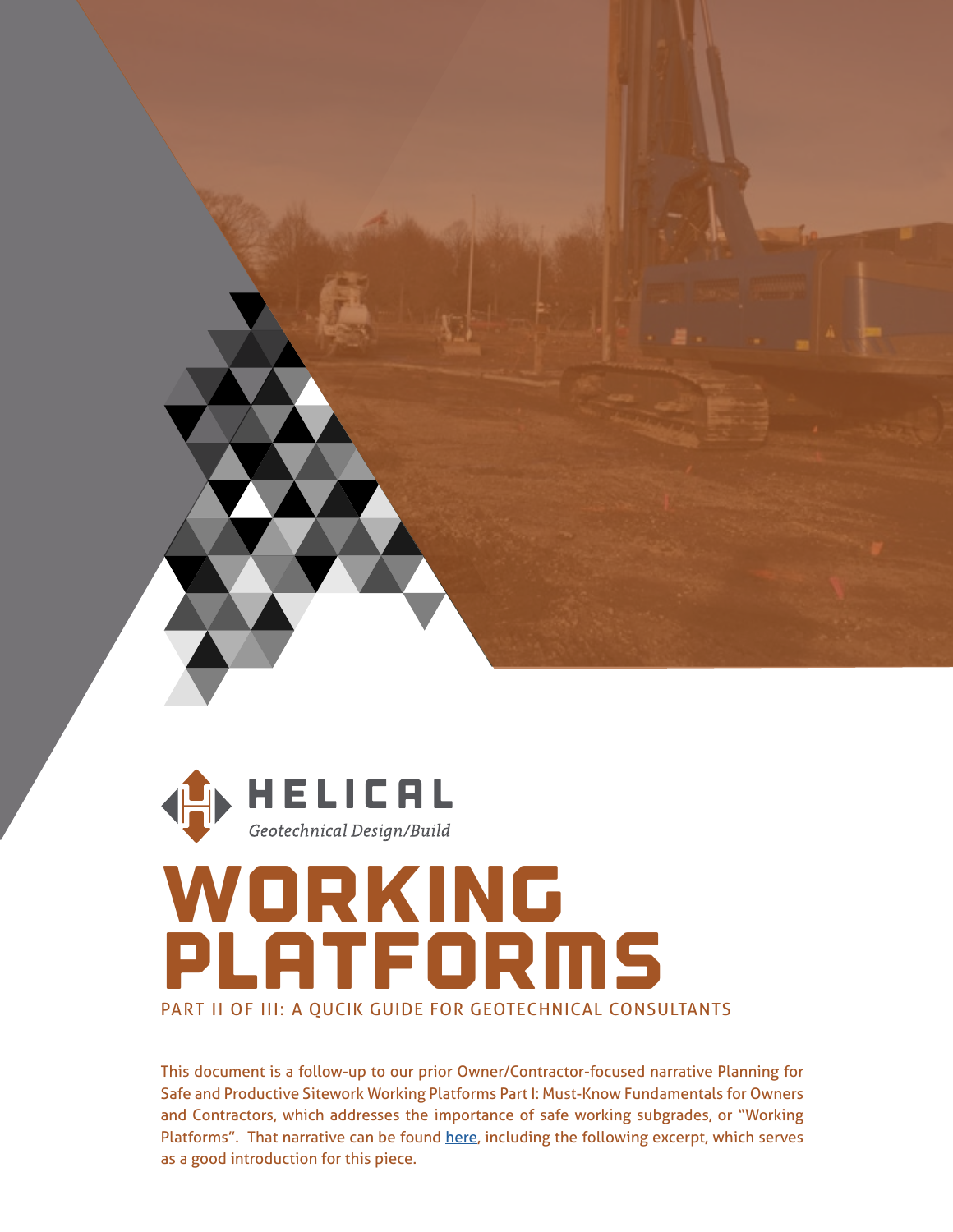## **Planning for Safe and Productive Sitework Working Platforms Part II:**  The Project Geotechnical Consultant's Role is Critical.

"Stable Working Platforms are essential for safe, productive working conditions. In particular, inadequate subgrade conditions are common on piling and ground improvement sites, which often have poor soil conditions at shallow depths. These soil conditions are often not suitable for construction loads imparted by cranes, piling rigs, concrete trucks, and other heavy construction traffic. Even lighter equipment, such as lulls, can have problems traversing a poor Working Platform. Unstable Working Platforms can cause equipment/rig instability and tipping, which can lead to serious injury."



A lull is tipped over after attempting to traverse an unstable Working Platform.

Since Working Platforms consist of geo-materials (i.e. existing site soils, perhaps imported soils/stone, and perhaps geosynthetics), it begs the question: "When and how should the project geotechnical consultant be involved?" Our answer: "Early and at every opportunity, starting with the geotechnical report - it's the right thing to do!"

Working Platforms (WPs) are a geotechnical matter, similar to foundation support, slab/pavement support, [lateral earth pressures, excavation support, fill compaction, and other geotechnical design and construction](http://www.dfi.org/commhome.asp?WPWG)  considerations. As such, WPs should be addressed in the geotechnical report and specifications (or clearly identified as an important consideration at a minimum), especially for piling and ground improvement projects where prevailing subgrade conditions may be poor and large equipment is often required.

## **ADDRESSING WORKING PLATFORMS IN THE GEOTECHNICAL DOCUMENTS HELPS ACCOMPLISH TWO IMPORTANT NEEDS:**

- $1$  It meets local practice of identifying key geotechnical considerations within the project documents.
- 2 It proactively raises awareness to a possible safety (and cost) issue early in the life of a project, especially if it is addressed in the geotechnical report which is typically one of the earliest project documents distributed to contractors.



WORKING PLATFORMS PART II OF III | **GEOTECHNICAL CONSULTANT'S GUIDE**